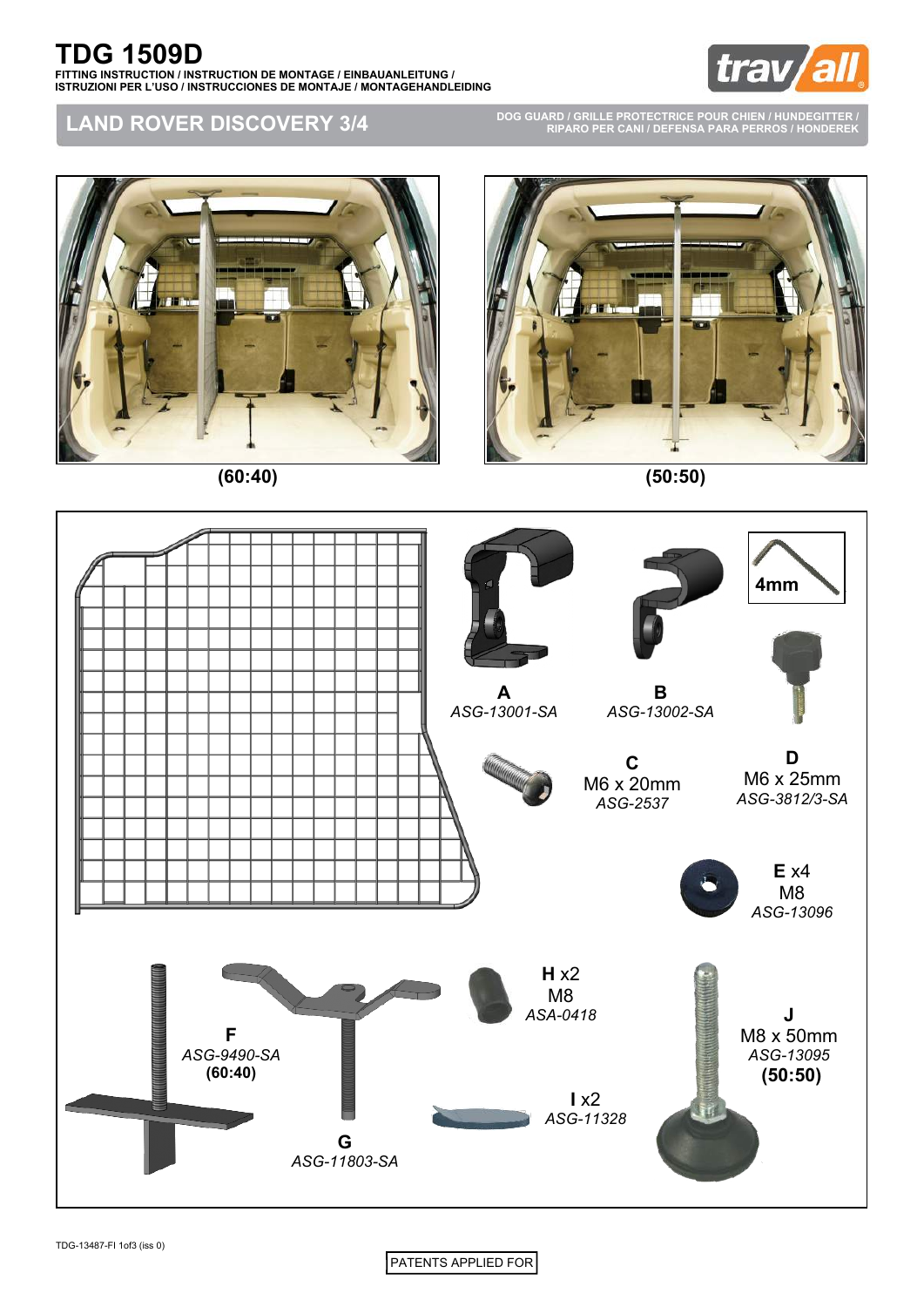

## **LAND ROVER DISCOVERY 3/4**

**DOG GUARD / GRILLE PROTECTRICE POUR CHIEN / HUNDEGITTER / RIPARO PER CANI / DEFENSA PARA PERROS / HONDEREK**